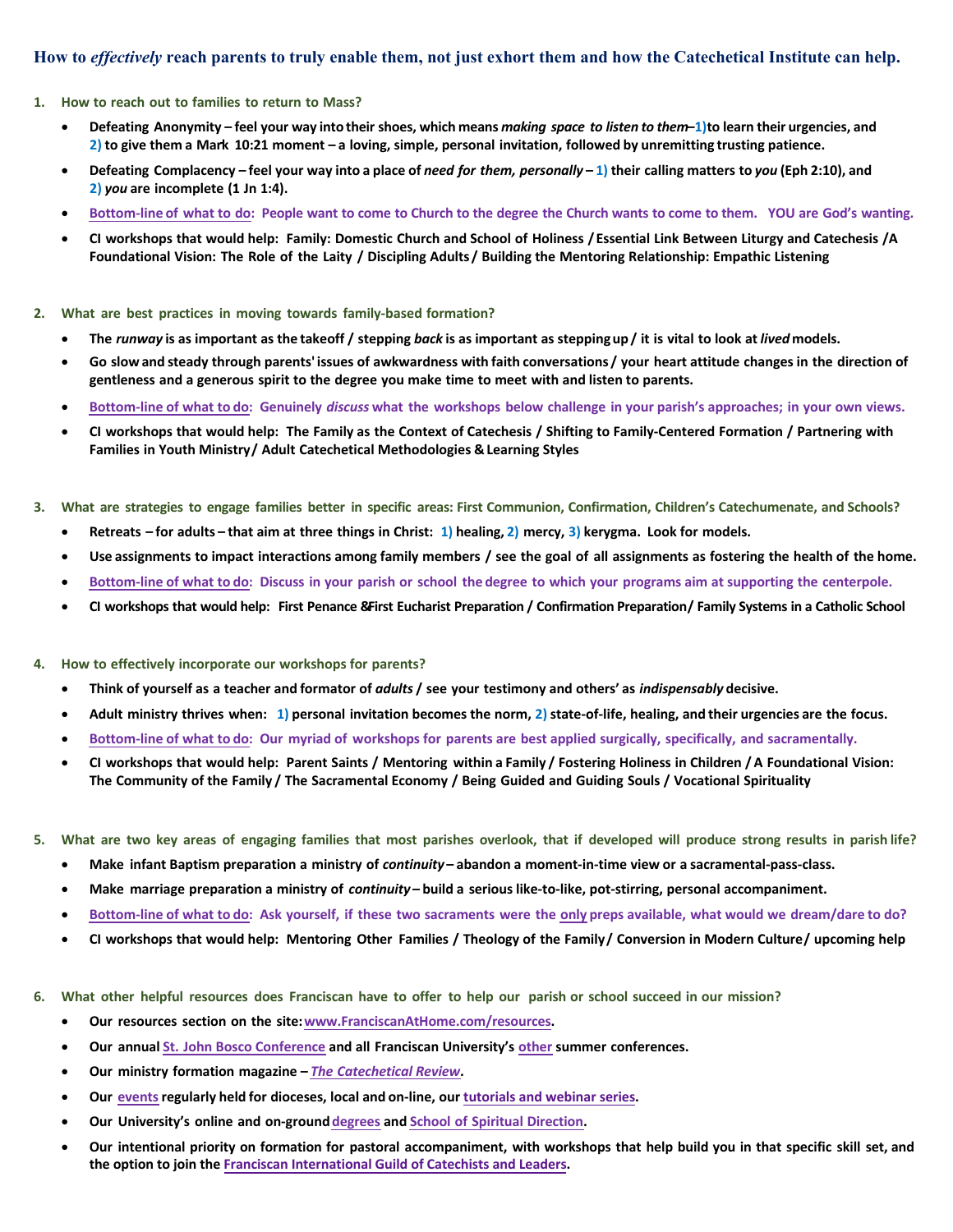# PROVE IT GOD!

# By Amy Welborn

**Assignment:** Read this book over the next five months, and then answer the eight questions below. It is wise to familiarize yourself with the questions before reading the book, so you can be looking for your answers. As you read, if you need help with certain words or phrases, ask your parents to assist you. If need be, you may ask me.



**Due Date:** March Confirmation Session.

Christ, by El Greco, circa 1590-1595

#### **Questions to be answered:**

- **1)** Why would God not make His existence more obvious? Answer this yourself, and then ask at least one of **your parents** this question, and write down the answer you get.
- **2)** What does the word 'faith' mean? List at least five ways you can think of to *lose* faith. Answer this yourself, and then ask at least one of **your parents** this question, and write down the answer you get.
- **3)** List at least five ways you can think of to *grow* in faith. Answer this yourself, and then ask at least one of **your parents** this question, and write down the answer you get.
- **4)** What does the word 'truth' mean? What is the difference between 'truth' and 'opinion'?
- **5)** What does the word 'freedom' mean? How does committing sin affect your freedom?
- **6)** What is the purpose of suffering, or does it even have a purpose?
- **7)** What is the purpose of the Church on earth? Why did Jesus found this Church?
- **8)** What does the word 'holy' mean? How do holiness and happiness go together?

#### **How to answer the questions:**

**Length:** Minimum of two pages of single-spaced text, maximum of five pages.

**Typeface:** 12 point font size, single-spaced; can be handwritten only if necessary.

**Help:** If you need help, this would be an excellent assignment to do with your parents.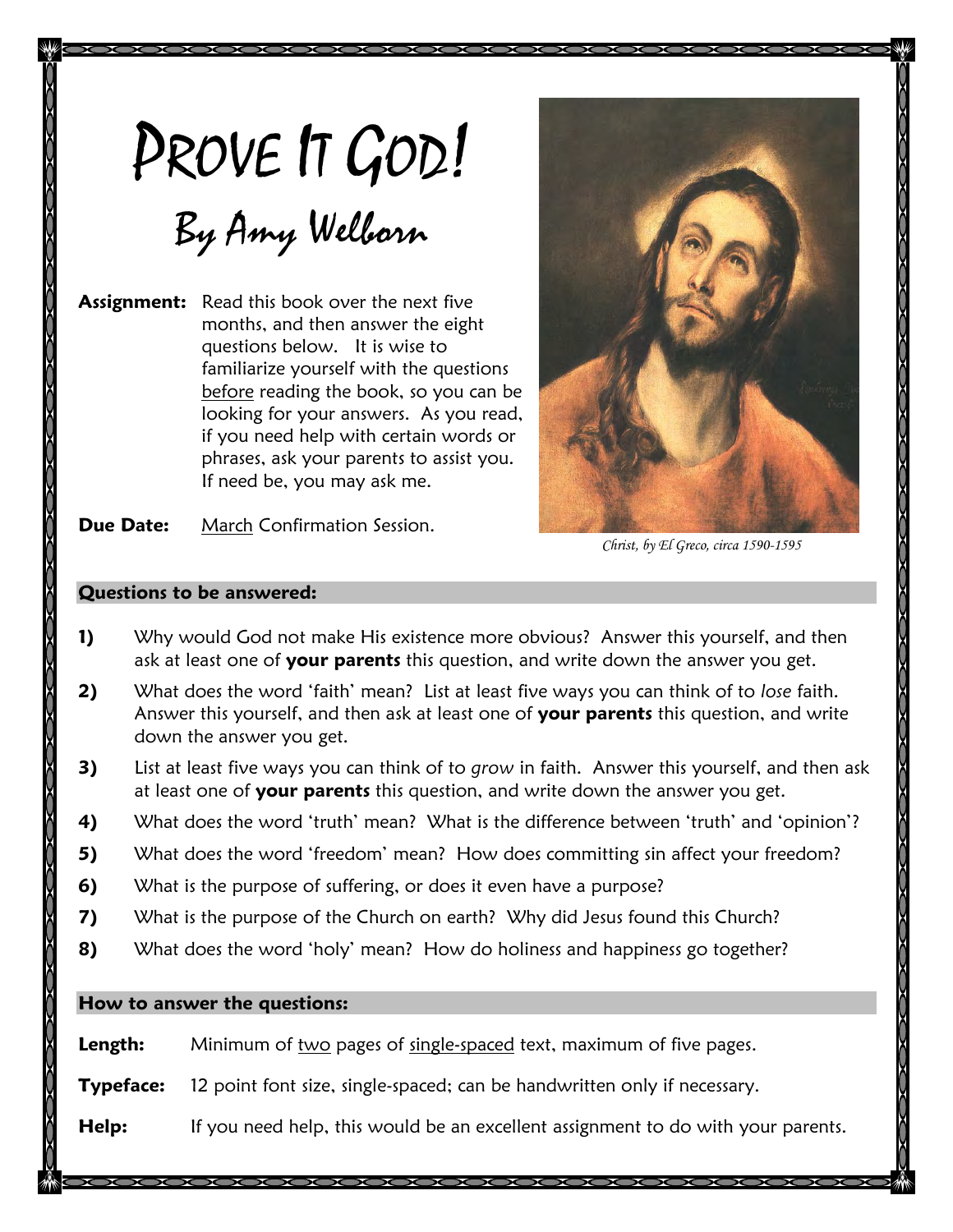# PROVE IT PRAYER! BY AMY WELBORN

**Assignment:** Read this book over the next two months, and then answer the eight questions below. It is wise to familiarize yourself with the questions before reading the book, so you can be looking for your answers. As you read, if you need help with certain words or



*The Virgin Mary, by El Greco, 1595*

phrases, ask your parents to assist you. If need be, you may ask me.

## **Due Date:** December Confirmation Session.

### **Questions to be answered:**

- **1)** Why would you bother to pray if God already knows what you need? Answer this question, and then ask at least one of **your parents** this question, and write down the answer you get.
- **2)** List ten ways that God has shown His love for you in the last two months. Then, ask at least one of **your parents** to do the same, and write down the answer you get.
- **3)** List five things that are distractions for you in prayer. Then, ask at least one of **your parents** to do the same, and write down the answer you get.
- **4)** List five things that might help you overcome or remove those distractions.
- **5)** What is the purpose of the Bible? What help can it be in trying to learn to pray?
- **6)** What does it mean to 'pray'? How might prayer be necessary to a true Christian life?
- **7)** What does it mean to find 'joy'? How does your relationship with God fit into that?
- **8)** What does the word 'love' mean? How do prayer and love go together?

## **How to answer the questions:**

**Length:** Minimum of two pages of single-spaced text, maximum of five pages.

**Typeface:** 12 point font size, single-spaced; can be handwritten only if necessary.

**Help:** If you need help, this would be an excellent assignment to do with your parents.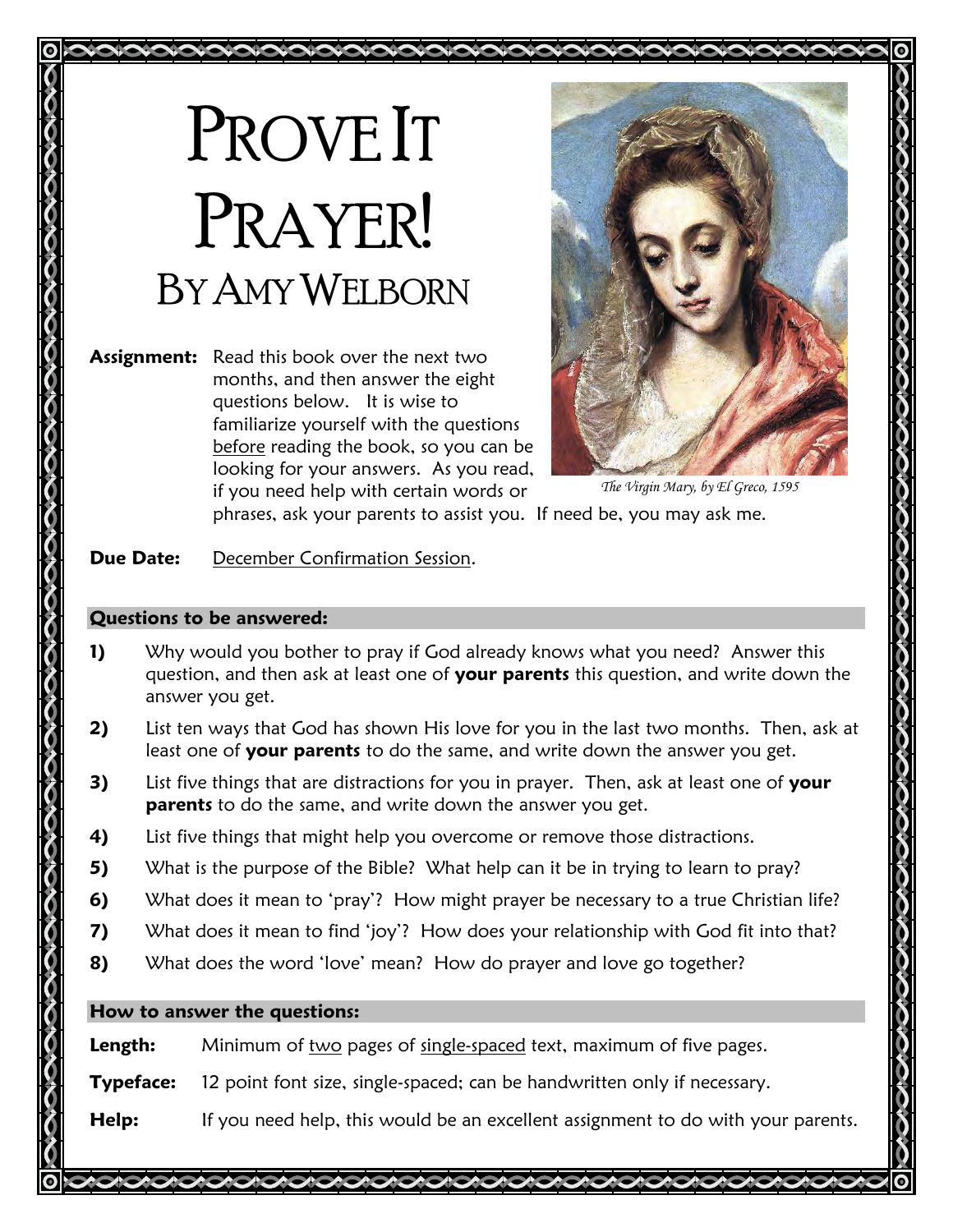# **APRIL CONFIRMATION SESSION**

# $\leq$  7<sup>th</sup> Grade  $\geq$

One cannot be strong in prayer and also continue to sin habitually. Either he will give up prayer or he will stop sinning. ~ St. Alphonsus Liguori

- $\Diamond$  Read together the quote at the top of this page, and the two lists at the bottom. What is the value of prayer in your life? Parent and student together, list three ways that you could seek to develop your family's prayer life.
- $\Diamond$  Parent and student together, make a list of people who your family should be remembering to prayer for in your lives. Who should be on that list always; who is most important on that list?
- $\Diamond$  Who do you know who is a prayer "warrior"? What makes them so? How can you follow their example?

### **The desire to PRAY grows from:**

- **Desire to love.**
- **Desire to grow.**
- **Desire to hope.**
- **Desire to need Him.**
- **Desire to thank Him.**
- **Desire to be joyful in Him.**

**The desire to PRAY dies from:** 

- **Sin unaddressed.**
- **A thankless life.**
- **No model to follow.**
- **Lack of ability to listen.**
- **No docility or surrender.**
- **No friend to give an account to.**
- **Overly focused on trying to feel right.**
- **Overly focused on getting the words right.**
- **Unreflective life – no thought of your death.**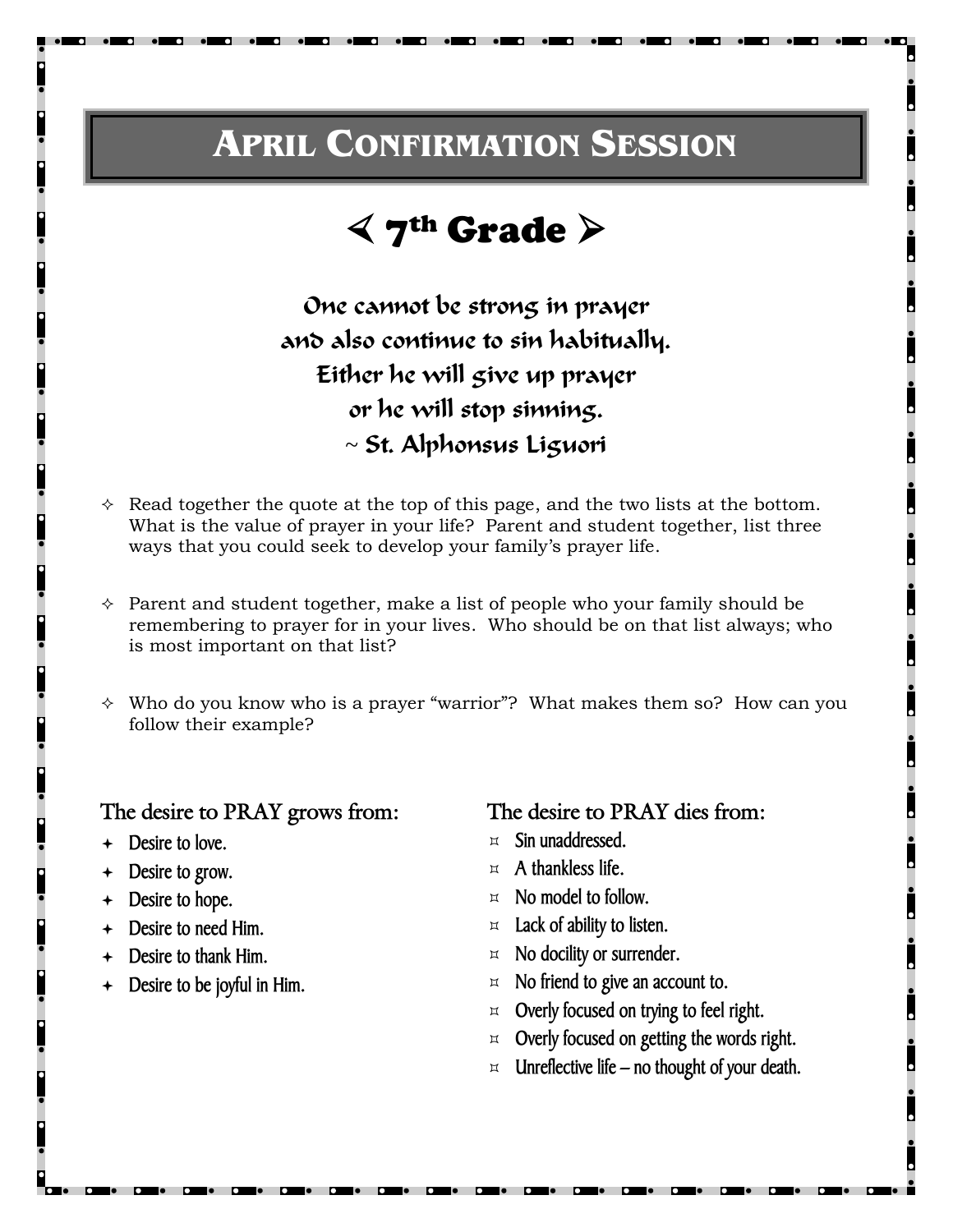To My Child

From: \_\_\_\_\_\_\_\_\_\_\_\_\_\_\_\_\_\_\_\_\_\_\_\_\_\_

All of us are called to encourage those younger than ourselves in the Christian way of life, especially our own children. It can help us focus on what is really essential in life. There are so many people in life who will do the opposite – discouraging our children on their path to Heaven. Here is a chance to speak to your child in the all-too-rare form of a letter, to encourage him or her on the long, hard, adventure through Satan's hatred, back to our merciful Father. As a parent, then, answer these questions…

What are three things you hope for:

What are three things you have faith in about yourself:

What are three things you worry about:

What are three things you love and would like to share with others:

Now, having listed those things about yourself, below, write below a letter to your child including these as you see fit, and adding three things you would like to pray for at night with your child…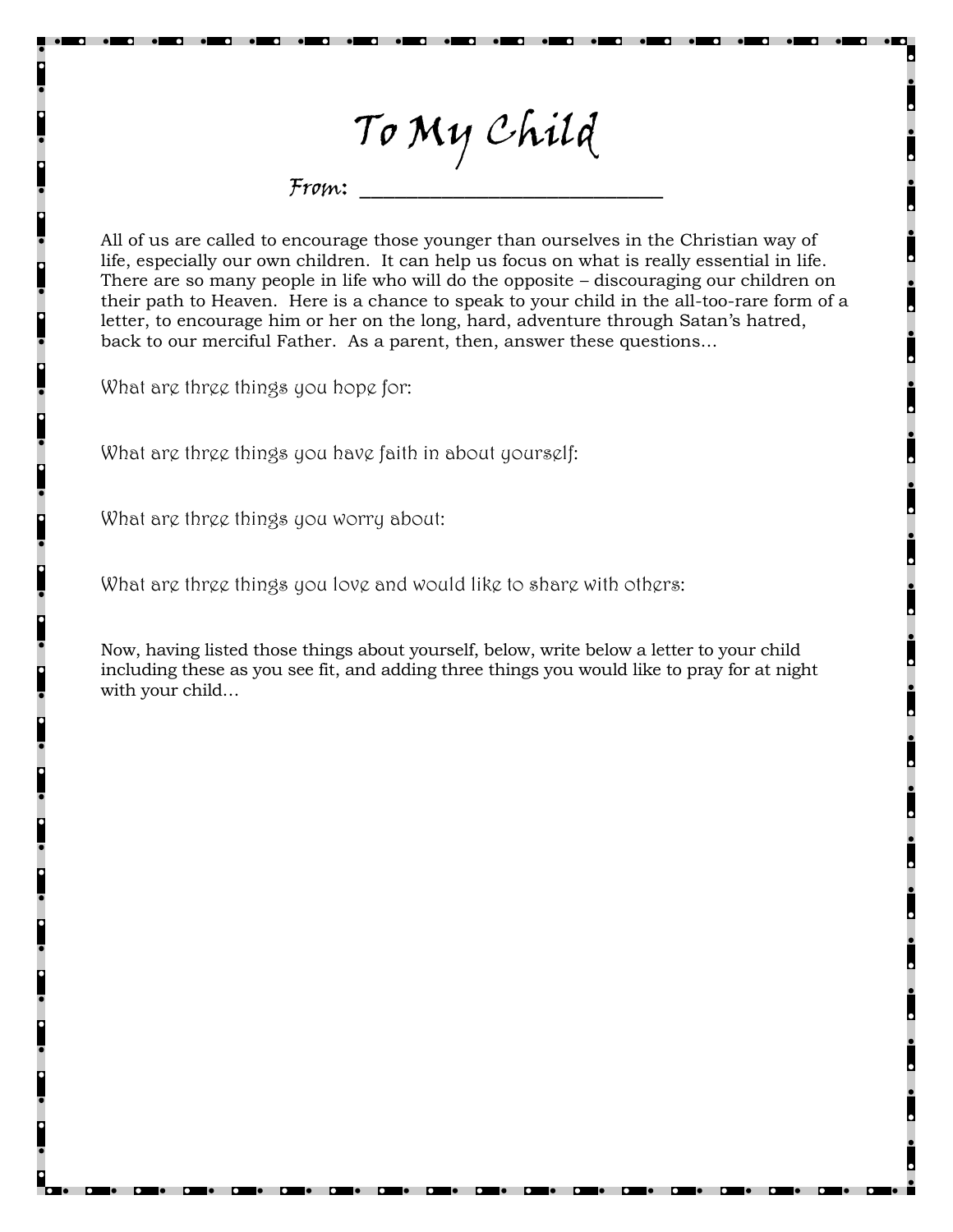To My Child

 $From:$ 

Your child is almost finished with his or her first year of preparation for becoming a fully-initiated Catholic. If made use of, the graces he or she will receive in the Sacrament of Confirmation are tremendously powerful.

As so many saints have found, particularly the child saints, when you unite your will to God's will, the sky's the limit, and deep joy is the signature fruit.

You most certainly desire joy for your child. Too often the world, and even those within the Church who are spiritually lazy, give such a bad witness to our sons and daughters, that they never even guess at how wonderful a fully-lived Christian life can be. There is often too much mediocrity and compromise around them, and too little spiritual courage and authenticity.

Well, here is one opportunity to set the standard, as only a parent can, for your hopes and your generous willingness to help your son or daughter rise up to God's invitation to joy, and strive to miss nothing of God's wonderful plan.

A litany of hopes for your second year of Confirmation preparation, and beyond…

**I hope that I am able to help guide you...**

**I hope that I am able to help you to see...** 

**I hope that I am able to help you to avoid...** 

**I hope that I am able to help you to believe...** 

**I hope that I am able to help you to think about...** 

**I hope that I am able to help you to be...** 

**My goals for my soul, as your parent, are...** 

**My gravestone should read...** 

**Jesus, thank you for...**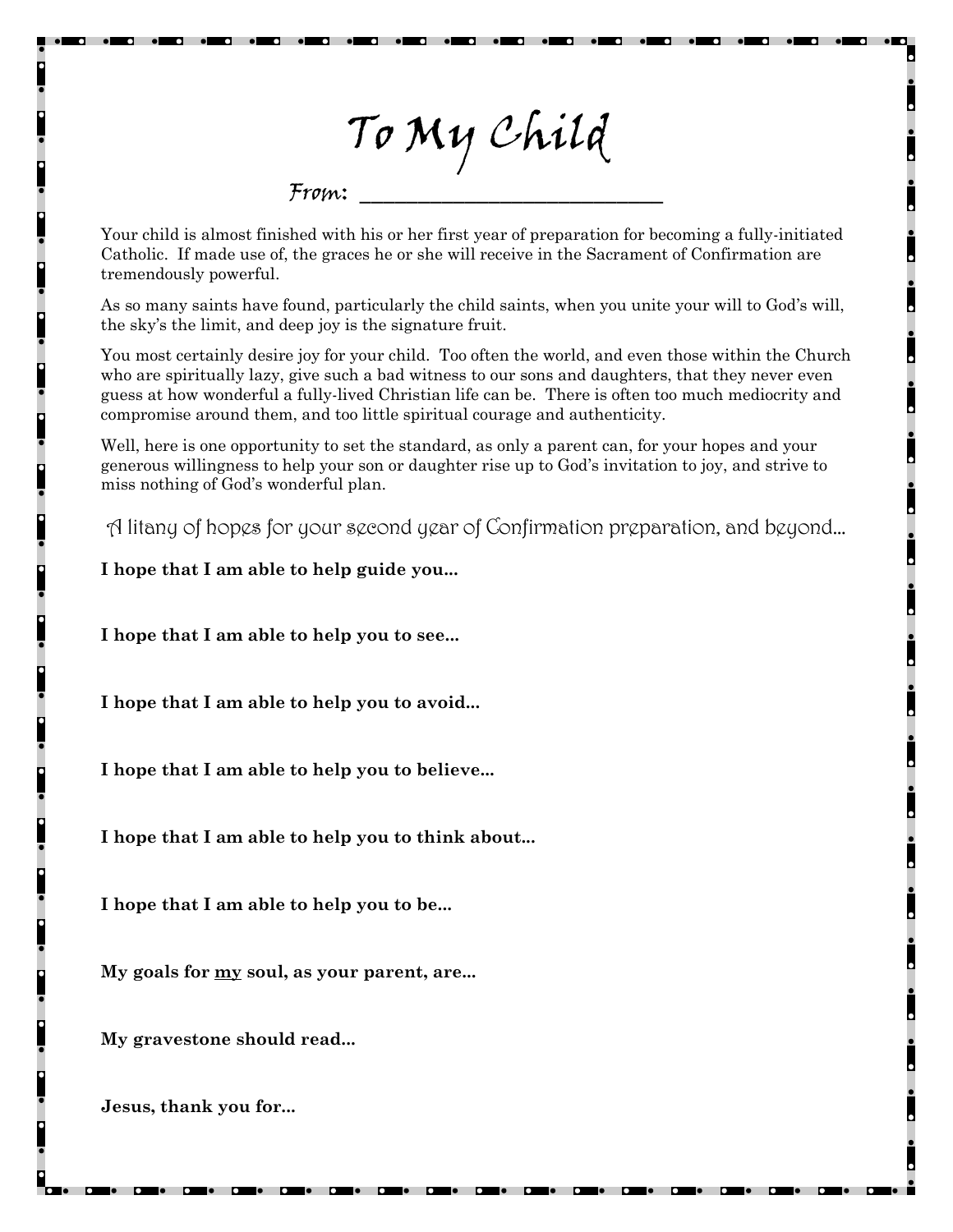# Six Keys to Engaging Parents and Families in Parish Faith Formation

Authored by Joseph D. White in Issue #2.3 of *The Catechetical Review*

The family has a privileged place in catechesis. The *Catechism* states that "parents receive the responsibility of evangelizing their children" and calls them the "first heralds" of the faith.[i] The family is also called "domestic church"—the church of the home. [ii] Catechesis in the parish can give structure and support to faith formation in the home. Parish catechesis is systematic and comprehensive, while the formation that parents provide is more organic and focused on particular occasions in the life of the family. Parents play an indispensable role in helping the faith come alive for their children. The family is the first place where each of us is called to live the faith that we have received.

Despite the important role of family in catechesis, many catechists and catechetical leaders find it a challenge to involve parents in parish faith formation programs. Here are six keys to engaging parents and families in catechesis:

## 1. Take time to listen to families.

Who are the families of the children or teens you serve? What are their challenges and struggles, their interests and priorities? Pope Francis states:

Today more than ever we need men and women who, on the basis of their experience of accompanying others, are familiar with processes which call for prudence, understanding, patience and docility to the Spirit, so that they can protect the sheep from wolves who would scatter the flock. We need to practice the art of listening, which is more than simply hearing. Listening, in communication, is an openness of heart which makes possible that closeness without which genuine spiritual encounter cannot occur.[iii]

One implication of these words is this: if we wish to evangelize the families of our parish, first we must listen to them. This means reaching out to families, sharing about ourselves, and expressing genuine interest in getting to know them. The time we make to do this will be some of the most valuable time spent in ministry with families.

## 2. Help families make connections between faith and family life.

We live in a highly secularized society—an environment that tells us that faith is something we practice at church on Sundays, not something we live in our everyday lives. This stands in sharp contrast to living as intentional disciples, for Jesus calls us to be the "salt of the earth" and "light of the world" (Mt 5:13-14). In such a societal context, how can we begin to make the faith real for families we serve?

One place to begin is in the everyday moments of family life. In this year of mercy, we hear frequent mention of "works of mercy." When parents of young children hear the Corporal Works of Mercy discussed, they might say to themselves, "I wish I had time to do these things, but I'm too busy with raising my children." What they might not realize is that every day they are doing works of mercy as they minister to the needs of their family members. How many times have you, in your tasks as a parent, fed the hungry, given drink to the thirsty, clothed the naked, or visited the sick? Parents do these things often for their children. It's important that parents recognize this as mercy in action, especially because Jesus says, "as you did it to one of the least of these…, you did it to me" (Mt 25: 40). Every time a mother or father cares for their children, they have an opportunity to have an encounter with Jesus himself.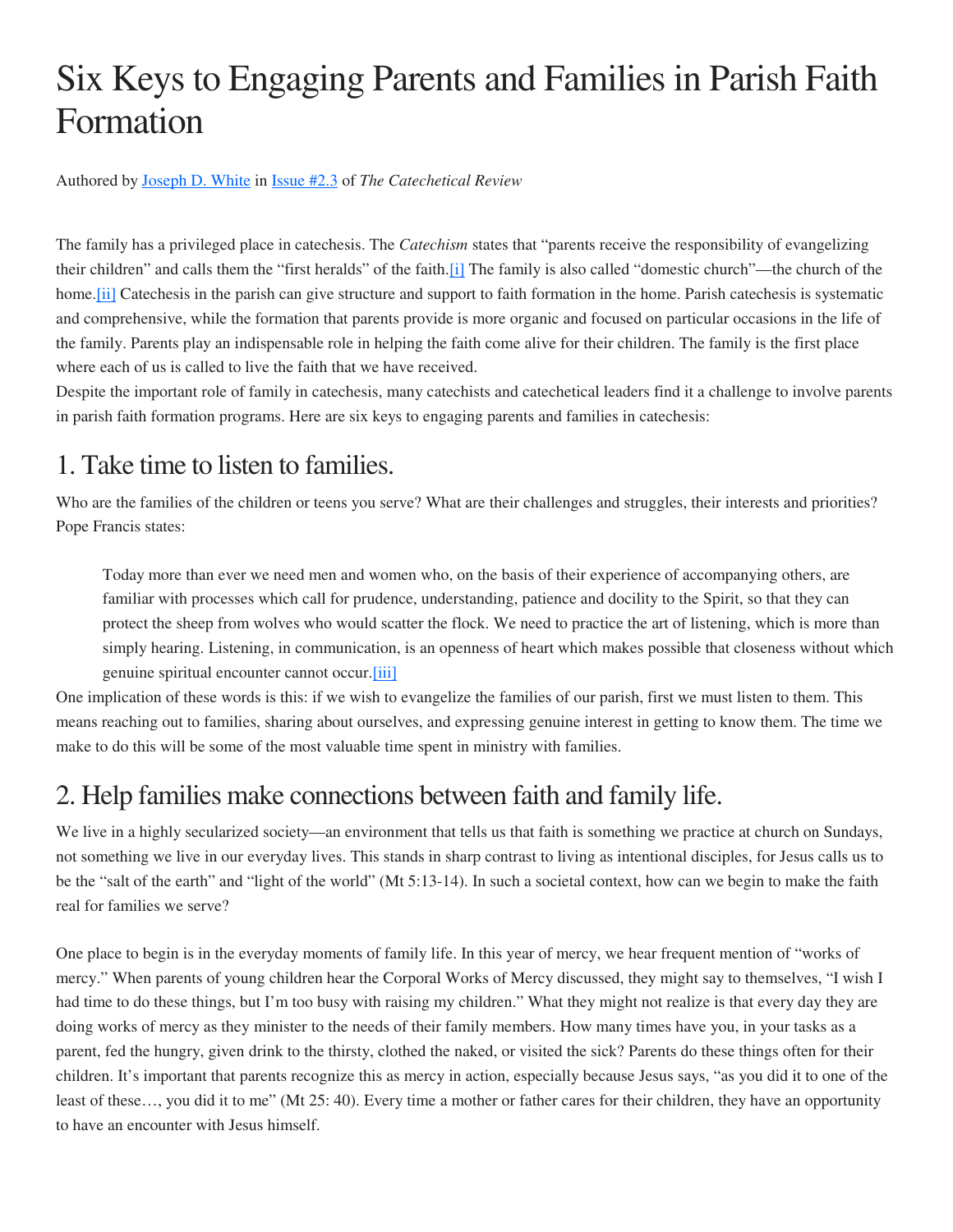Provide families with resources for connecting everyday moments of family life more explicitly with their Catholic faith. In addition to practical ways to live out the lessons being learned in faith formation sessions throughout the week, give families resources such as family prayers for bedtime, blessings for times when family members leave the home each day, special blessings for milestones and family events, seasonal resources, and guides to creating a home altar or sacred space.

## 2. Foster a sense of community among families.

Families today often find it a challenge to come together due to busy schedules, conflicting priorities, and other practical issues; but making connections with our parish family is an essential aspect of what it means to be Catholic. Ours is not a solitary tradition of only an individual, personal relationship with God, but always encompasses a communal one, in which we celebrate and pray together as brothers and sisters. The Letter to the Hebrews admonishes us, "We should not stay away from our assembly, as is the custom of some, but encourage one another" (Heb 10:25). Facilitating connections and building community between our families is one way we can help our families to appreciate the value of togetherness and build relationships that will last for years to come.

Consider hosting some sessions of faith formation for parents and children together, so parents can experience your sessions for themselves and are better able to reinforce the lessons at home. If possible, arrange some optional meetings for families outside of the regular sessions. Potluck dinners, class programs and plays, or attending a family movie as a group can be great ways to build community among the families in your parish. Seasonal gatherings for families can also be a fun way for families to learn and celebrate their faith together. They can take some preparation, so it might help to get families involved in the planning and setup as well.

## 4. Pay attention to the developmental stages of family life.

Consider how the faith formation program involves families at every stage. One period of family life that is often overlooked by parishes is the time between baptism and the school-age years. This is unfortunate, because families are restructuring during these early childrearing years—shifting priorities and routines as well as social circles as they adapt to the new realities of parenthood. If the parish is walking closely with families as they realign their priorities and social circles, this stage of family life might provide an opportunity for families to form a close bond with parishes that will last for years to come.

Adolescence is another stage of family life in need of particular focus. Research indicates that the parents of adolescents experience the highest levels of parenting stress, but parenting classes and groups are usually focused on parents of younger children. Forming Catholic conscience in teens is particularly challenging in today's world. Parishes can increase the chances that teens will remain active and faithful Catholics by partnering with parents of adolescents and supporting them in this task.

## 5. Structure catechetical ministry for parent involvement.

The parish is not meant to take this responsibility of forming children in faith away from parents, but must support and equip parents by making catechesis organized and systematic and by giving parents the tools they need in order to be primary catechists. One way to communicate this clearly is to give parents a variety of ways to be involved in the parish catechetical program. Volunteer roles could include catechists and also catechetical assistants, teams to help with special events and projects, and volunteers from other ministries who can share their ministry with groups of children as appropriate.

## 6. Help families share their faith.

Every baptized person is called to be a missionary—to share Christ with others through word and action. The call to evangelization is directed towards us as individuals, towards the entire Church, and also towards our families—the domestic